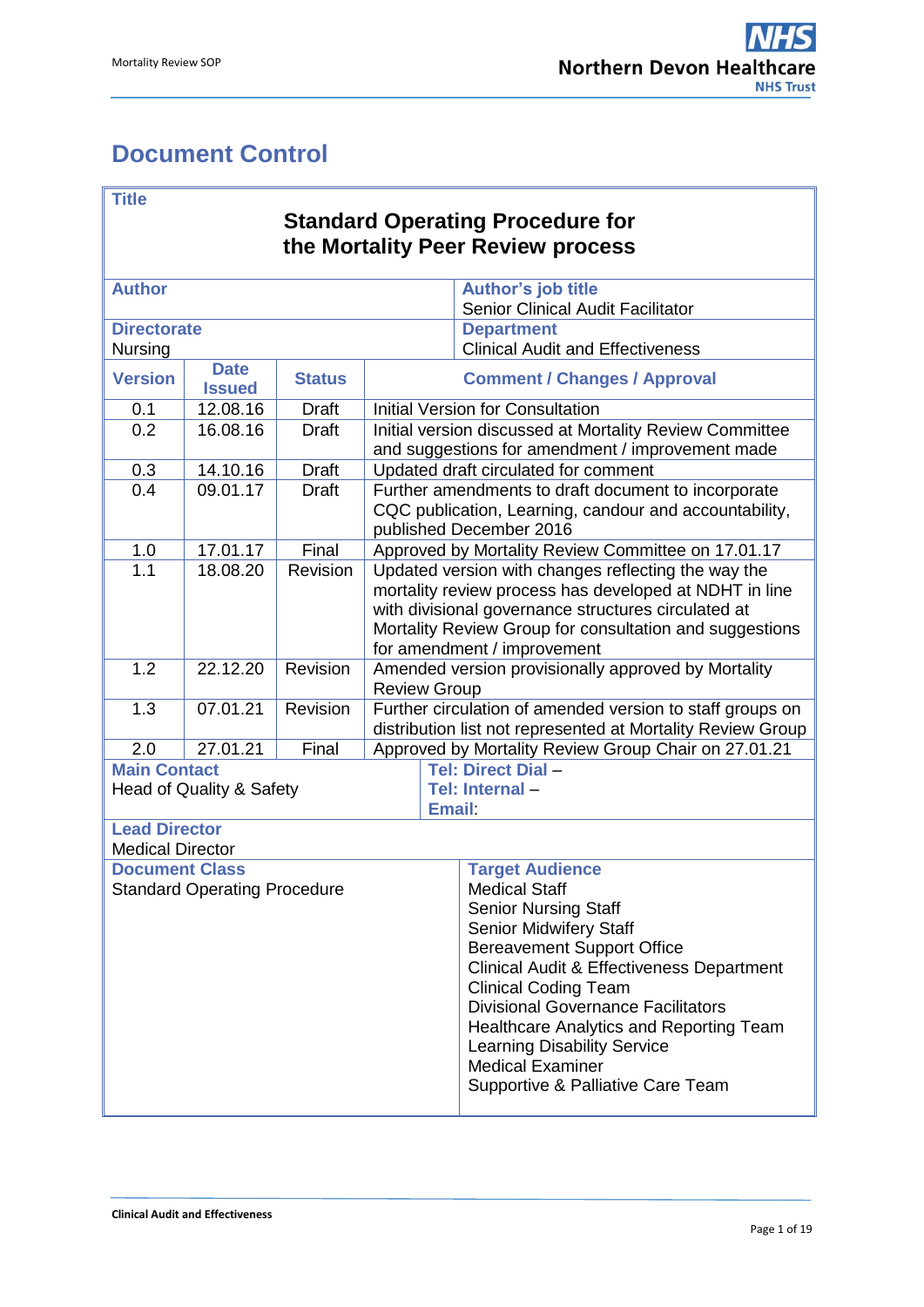| <b>Distribution List</b>                                                    |                    | <b>Distribution Method</b>                      |                                            |  |
|-----------------------------------------------------------------------------|--------------------|-------------------------------------------------|--------------------------------------------|--|
| <b>Deputy Medical Director</b>                                              |                    | Trust's internal website                        |                                            |  |
| <b>Senior Nursing Staff</b>                                                 |                    |                                                 |                                            |  |
| <b>Senior Midwifery Staff</b>                                               |                    |                                                 |                                            |  |
| <b>Bereavement Support Office staff</b>                                     |                    |                                                 |                                            |  |
| <b>Clinical Audit &amp; Effectiveness staff</b>                             |                    |                                                 |                                            |  |
| <b>Clinical Coding staff</b>                                                |                    |                                                 |                                            |  |
| Healthcare Analytics and Reporting Team                                     |                    |                                                 |                                            |  |
| staff                                                                       |                    |                                                 |                                            |  |
| Learning Disability Service staff                                           |                    |                                                 |                                            |  |
| <b>Medical Examiners</b>                                                    |                    |                                                 |                                            |  |
| Supportive & Palliative Care Team staff                                     |                    |                                                 |                                            |  |
|                                                                             |                    |                                                 |                                            |  |
| <b>Superseded Documents</b>                                                 |                    |                                                 |                                            |  |
| N/A                                                                         |                    |                                                 |                                            |  |
| <b>Issue Date</b>                                                           | <b>Review Date</b> |                                                 | <b>Review Cycle</b>                        |  |
| Jan 2021                                                                    | Jan 2023           |                                                 | Two years                                  |  |
| <b>Consulted with the following</b>                                         |                    | <b>Contact responsible for implementation</b>   |                                            |  |
| <b>stakeholders</b>                                                         |                    | and monitoring compliance:                      |                                            |  |
| <b>Mortality Review Group</b>                                               |                    |                                                 | <b>Andrew Davis</b>                        |  |
|                                                                             |                    | Deputy Medical Director (Quality & Safety)      |                                            |  |
|                                                                             |                    | <b>Education/ training will be provided by:</b> |                                            |  |
|                                                                             |                    |                                                 | Deputy Medical Director (Quality & Safety) |  |
|                                                                             |                    |                                                 |                                            |  |
| <b>Approval and Review Process</b>                                          |                    |                                                 |                                            |  |
| <b>Mortality Review Group</b>                                               |                    |                                                 |                                            |  |
| <b>Local Archive Reference</b>                                              |                    |                                                 |                                            |  |
| G:\Corporate Governance\Head of Corporate Governance\Miscellaneous\Policies |                    |                                                 |                                            |  |
| <b>Local Path</b>                                                           |                    |                                                 |                                            |  |
| Other policies\DRAFT Mortality Review SOP                                   |                    |                                                 |                                            |  |
| <b>Filename</b>                                                             |                    |                                                 |                                            |  |
| Mortality Review SOP, v2.0 27.01.21                                         |                    |                                                 |                                            |  |
| <b>Policy categories for Trust's internal</b>                               |                    | <b>Tags for Trust's internal website (Bob)</b>  |                                            |  |
| website (Bob)                                                               |                    | HSMR, SHMI, M&M, Peer review, mortality         |                                            |  |
| <b>Mortality Review</b>                                                     |                    | and morbidity, SJR, learning from deaths,       |                                            |  |
|                                                                             |                    |                                                 | medical examiner, outlier alert            |  |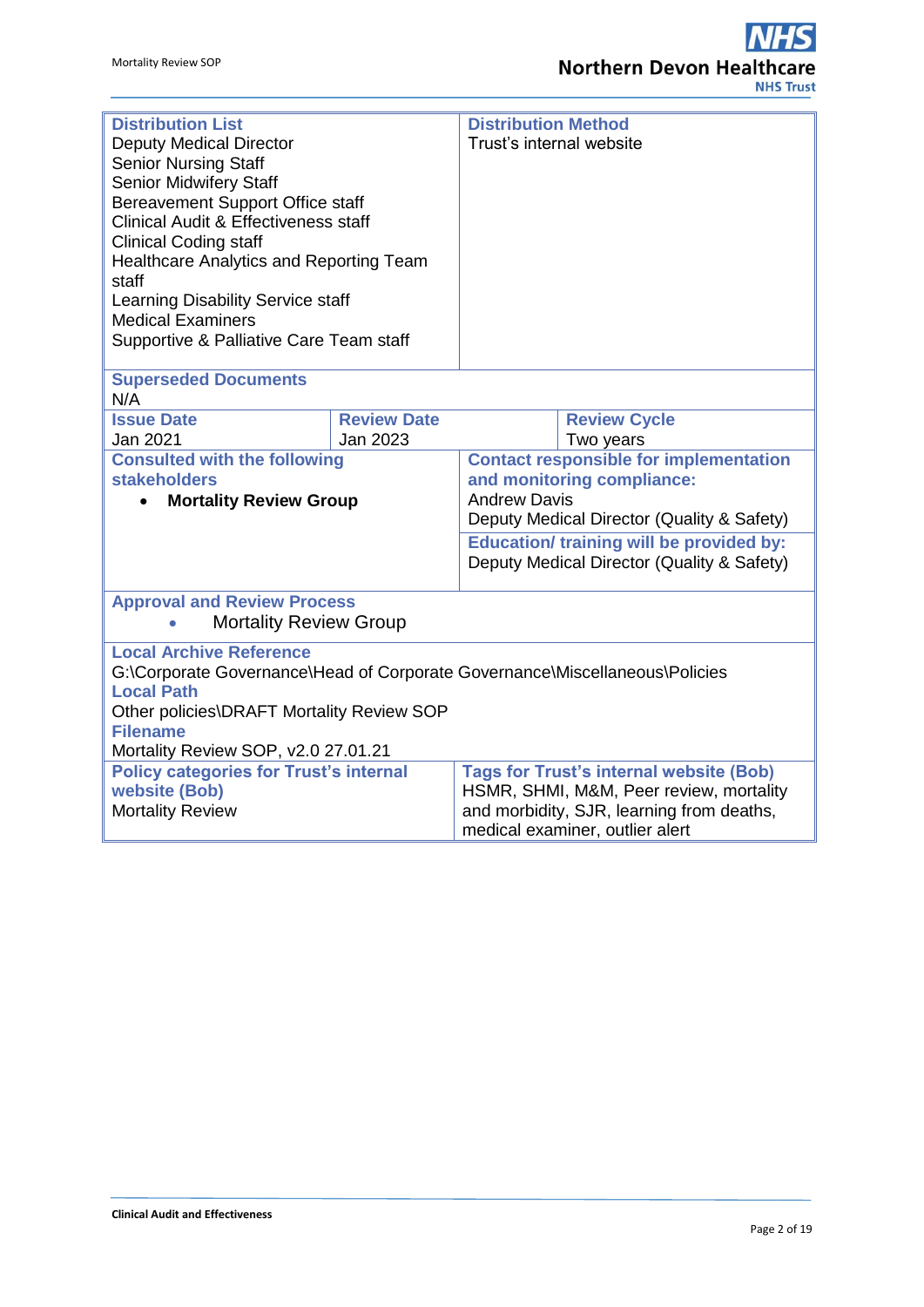## **CONTENTS**

| 2. | Patient groups that require separate mortality peer review arrangements 7 |  |
|----|---------------------------------------------------------------------------|--|
| 3. |                                                                           |  |
| 4. |                                                                           |  |
| 5. |                                                                           |  |
| 6. |                                                                           |  |
|    |                                                                           |  |
| 7. |                                                                           |  |
|    |                                                                           |  |
|    |                                                                           |  |
|    |                                                                           |  |
|    |                                                                           |  |
|    |                                                                           |  |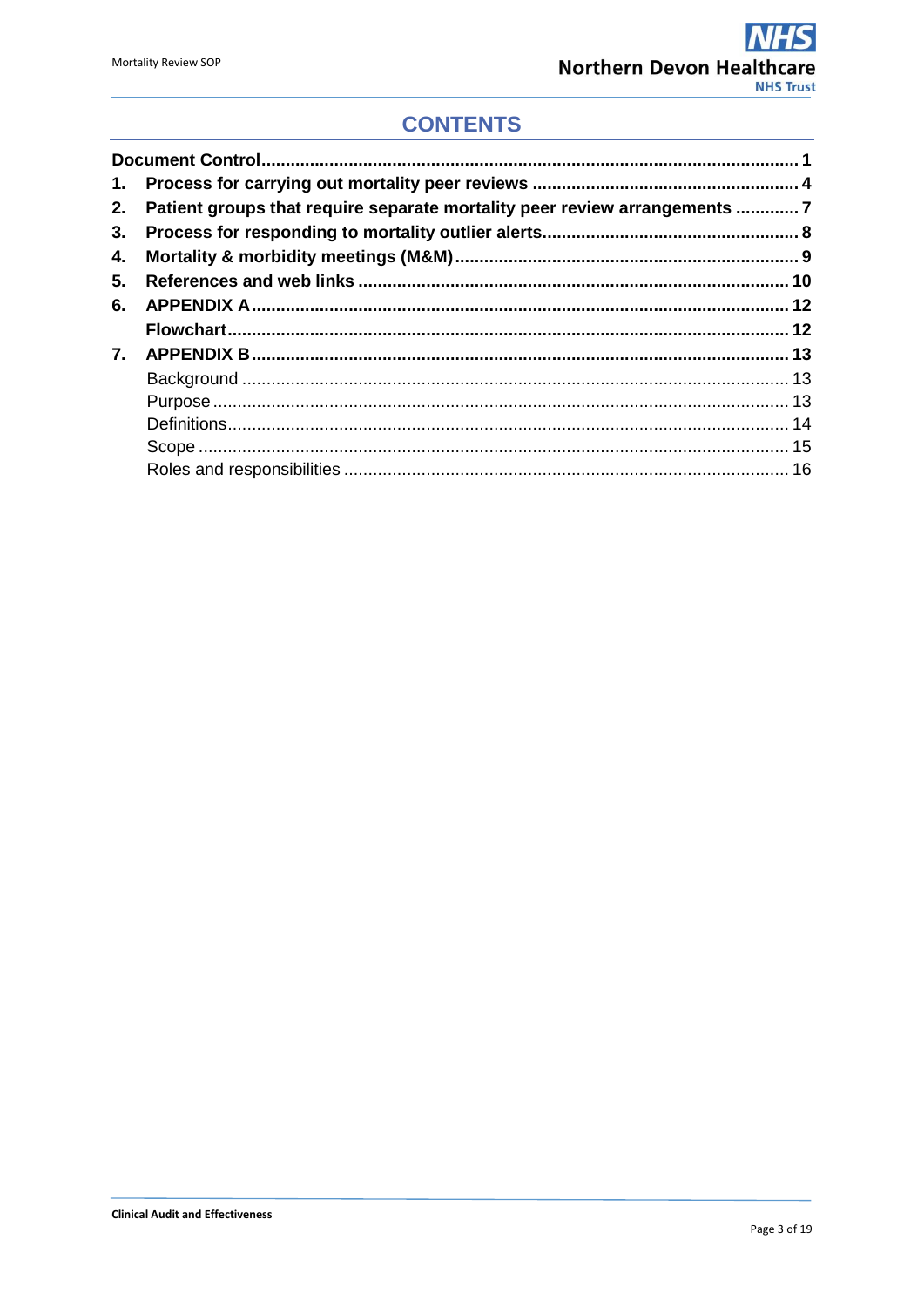## <span id="page-3-0"></span>**1. Process for carrying out mortality peer reviews**

**1.1.** The process for the conduct of mortality reviews is outlined in summary form in the flow chart at Appendix A. Key steps for identifying and reviewing deaths are described in full below:

**1.2.** Identifying deaths and collating information relevant to the mortality peer review process

| <b>Steps</b>                                                                                                                                                                                                                                                                                                              | <b>Person/Team</b><br>responsible                                                        | <b>Timescales</b>                                                                                                                                          |
|---------------------------------------------------------------------------------------------------------------------------------------------------------------------------------------------------------------------------------------------------------------------------------------------------------------------------|------------------------------------------------------------------------------------------|------------------------------------------------------------------------------------------------------------------------------------------------------------|
| Prospectively identify in-hospital deaths<br>Add details to daily log of deaths with summary<br>information including date, ward and responsible<br>consultant; add related information on incidents, inquests<br>and post mortems as it becomes available<br>Share list via Learning from Deaths (LfD) electronic folder | Compliance & Risk Team<br>Administrator in liaison<br>with Bereavement Support<br>Office | Continuously - as<br>notified to<br>Bereavement Support,<br>with additional<br>information added<br>monthly by the third<br>week of the following<br>month |
| Retrospectively identify a list of deaths with summary<br>information including date, ward and responsible<br>consultant                                                                                                                                                                                                  | Advanced Performance<br>Analyst (mortality rates)                                        | Monthly $-$ in the first<br>week of the following<br>month                                                                                                 |
| Share via email to Associate Medical Directors:<br>Governance Facilitators; Senior Clinical Audit Facilitator<br>and Data Collection spreadsheet in LfD electronic folder                                                                                                                                                 |                                                                                          |                                                                                                                                                            |
| Retrospectively identify list of deaths with full set of<br>relevant EHR details and completed coding for the<br>first FCE                                                                                                                                                                                                | Advanced Performance<br>Analyst (mortality rates)                                        | Monthly $-$ in the third<br>week of the following<br>month                                                                                                 |
| Share via clinical audit file in LFD shared electronic folder                                                                                                                                                                                                                                                             |                                                                                          |                                                                                                                                                            |

### **1.3.** Medical Examiner (ME) scrutiny.

The ME service is complimentary to the Trust mortality process. The Trust processes will ensure appropriate review of deaths that require further scrutiny.

| <b>Steps</b>                                                                                                                                                                     | <b>Person/Team</b><br>responsible                                             | <b>Timescales</b> |
|----------------------------------------------------------------------------------------------------------------------------------------------------------------------------------|-------------------------------------------------------------------------------|-------------------|
| Notify Medical Examiners of the death of a patient and<br>provide patient records and summary information in<br>line with national ME quidance                                   | Medical Examiner Officer<br>in liaison with<br>Bereavement Support<br>Office  | Continuously      |
| Agree the proposed cause of death and the overall<br>accuracy of the medical certificate cause of death                                                                          | Medical Examiner:<br>qualified attending<br>practitioners                     | Continuously      |
| As part of the independent ME role, discuss the cause<br>of death with the next of kin/informant, establishing if<br>they have any concerns ; scrutinise cases as<br>appropriate | <b>Medical Examiner with</b><br>support of Medical<br><b>Examiner Officer</b> | Continuously      |
| Record using recommended ME tools, escalating cases of                                                                                                                           |                                                                               |                   |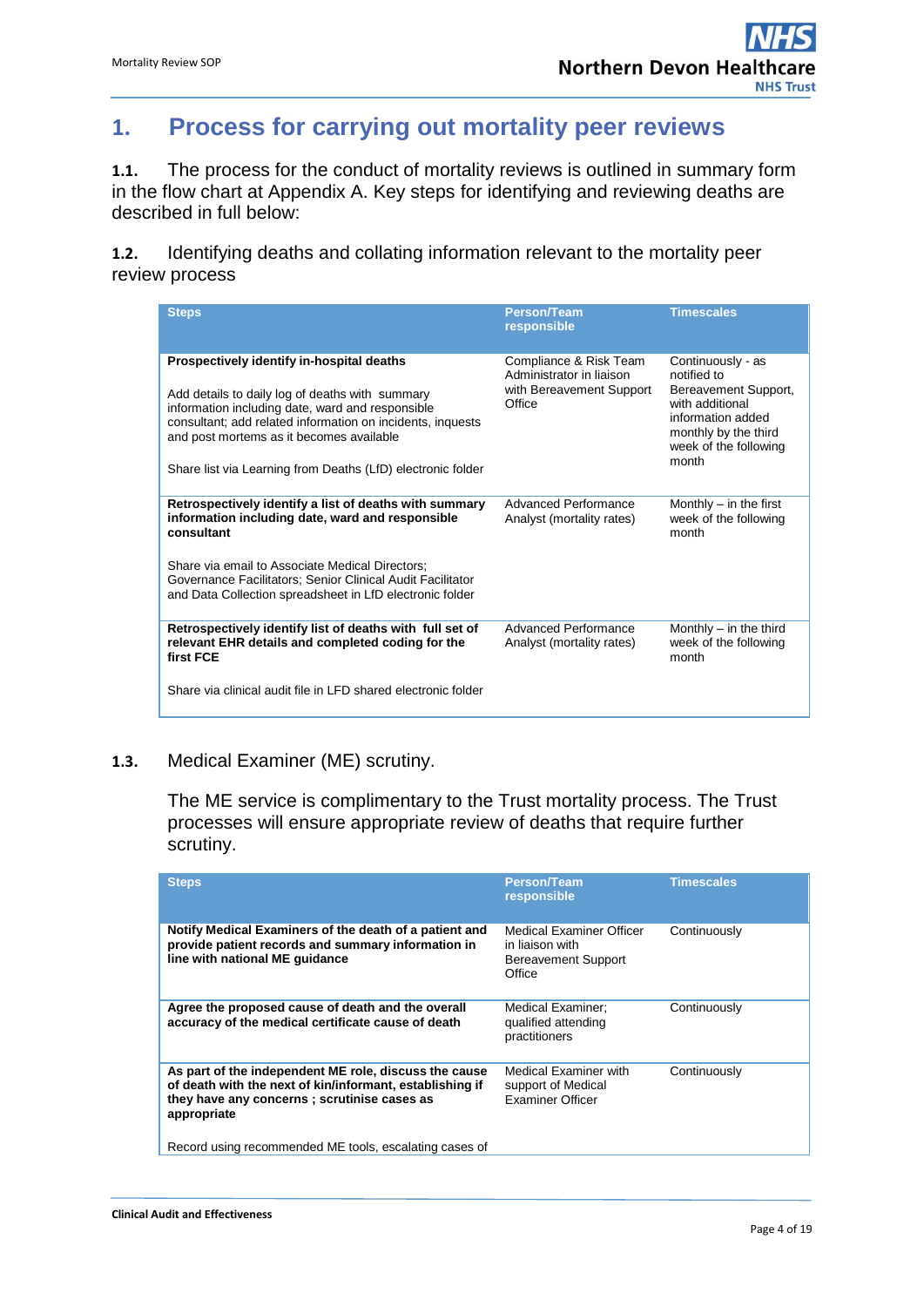| serious concern as appropriate                                                                                                                                                                                                                                                   |                          |              |
|----------------------------------------------------------------------------------------------------------------------------------------------------------------------------------------------------------------------------------------------------------------------------------|--------------------------|--------------|
| Flag cases noted to require further review<br>/investigation by the Trust                                                                                                                                                                                                        | <b>Medical Examiner</b>  | Continuously |
| Share via email to Deputy Medical Director/ Governance<br>Facilitator/Associate Medical Director/Senior Clinical Audit<br>Facilitator (mortality reviews) for incident investigations; ;<br>share via email to Senior Clinical Audit Facilitator<br>(mortality reviews) for SJRs |                          |              |
| Release patient notes to Clinical Coding Department<br>upon completion of above                                                                                                                                                                                                  | Medical Examiner Officer | Continuously |
| Share case numbers with the Trust's MRG                                                                                                                                                                                                                                          | Medical Examiner Officer | Monthly      |
| Share numbers scrutinised, numbers reported to Coroner,<br>numbers referred for SJR, and numbers reported as an<br>incident, via email to Senior Clinical Audit Facilitator<br>(mortality reviews)                                                                               |                          |              |

### **1.4.** Initial Structured Judgement Review (SJR) by a senior clinician/team of clinicians.

| <b>Steps</b>                                                                                                                                                                                                   | <b>Person/Team</b><br>responsible                                                                                                    | <b>Timescales</b>                                                                                                        |
|----------------------------------------------------------------------------------------------------------------------------------------------------------------------------------------------------------------|--------------------------------------------------------------------------------------------------------------------------------------|--------------------------------------------------------------------------------------------------------------------------|
| <b>Identify cases for SJR</b><br>From cases referred by ME<br>a)<br>From priority groups, once coding has been<br>b)<br>completed                                                                              | <b>Senior Clinical Audit</b><br>Facilitator (mortality<br>reviews)                                                                   | Monthly, in the third<br>week of the following<br>month                                                                  |
| Collate a sheet of electronic patient details relevant<br>to the SJR for each inpatient case combining<br>information from the datasets in 1.2 above                                                           | Senior Clinical Audit<br>Facilitator (mortality<br>reviews)                                                                          | Monthly $-$ in the third<br>week of the following<br>month                                                               |
| Allocate cases to senior clinician/team of clinicians<br>for SJR when monthly information above is received<br>or when individual cases are referred (eg the death of<br>a patient with a learning disability) | Divisional Leads with<br>support from Governance<br>Facilitators and the Senior<br>Clinical Audit Facilitator<br>(mortality reviews) | Monthly, in the third<br>week of the following<br>month or as quickly as<br>possible for individually<br>referred cases. |
| Provide patient notes with sheet of electronic patient<br>details to reviewers                                                                                                                                 | Governance Facilitators<br>for specialty reviewers;<br><b>Clinical Audit</b><br>Administrator for pool<br>reviewers                  | Monthly according to<br>reviewer capacity or as<br>quickly as possible for<br>individually referred<br>cases.            |
| Conduct an SJR, addressing issues raised by ME<br>where relevant<br>Record using Trust proforma (or nationally mandated<br>tool), escalating serious concerns as appropriate                                   | <b>Mortality Peer Reviewers</b>                                                                                                      | Continuously according<br>to reviewer capacity                                                                           |
|                                                                                                                                                                                                                |                                                                                                                                      |                                                                                                                          |
| Where serious concerns are raised by reviewers<br>undertaking an SJR, determine whether immediate<br>action is required, or whether the case can await a<br>follow up specialty M&M review                     | Deputy Medical<br>Director/Divisional Leads                                                                                          | As required                                                                                                              |
| Monitor completion of SJRs and provide summaries<br>to MRG                                                                                                                                                     | <b>Senior Clinical Audit</b><br>Facilitator (mortality<br>reviews)                                                                   | Monthly                                                                                                                  |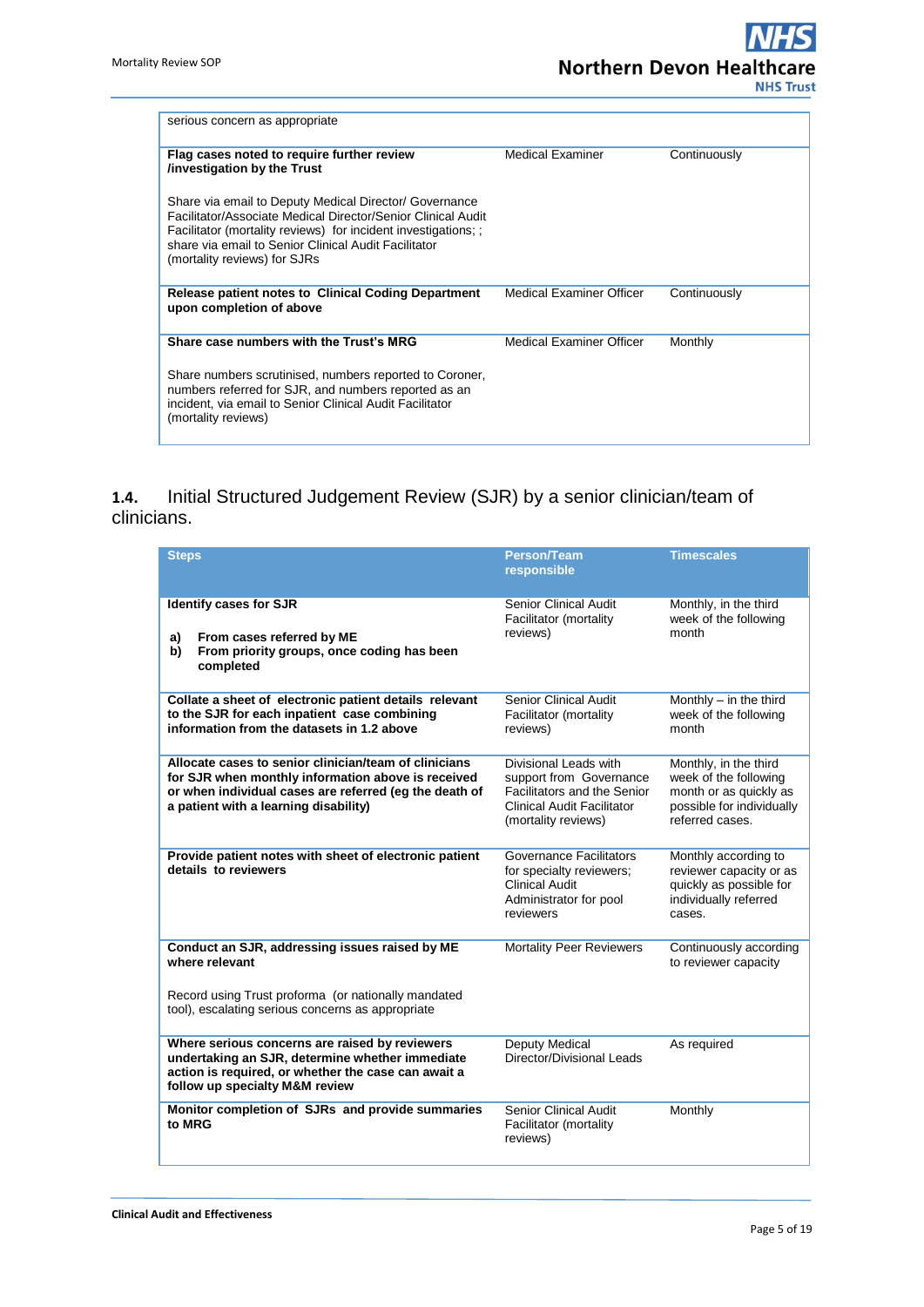**NHS Trust** 

**Provide the Clinical Coding Department with a list of diagnosis and procedure recording/coding queries raised by Mortality Peer Reviewers in SJRs** Senior Clinical Audit Facilitator (mortality reviews) **Monthly Investigate diagnosis and procedure recording/coding queries; update clinical coding as appropriate and feedback any trends identified to MRG, using them to inform quality improvement initiatives in documentation and coding** Clinical Coding Management Team **Monthly** 

### **1.5.** Specialty M&M review with presentation, discussion and action planning.

| <b>Steps</b>                                                                                                                                                                                                                                                                                                                                          | <b>Person/Team</b><br>responsible                                                                                                                                           | <b>Timescales</b>                                                                                          |
|-------------------------------------------------------------------------------------------------------------------------------------------------------------------------------------------------------------------------------------------------------------------------------------------------------------------------------------------------------|-----------------------------------------------------------------------------------------------------------------------------------------------------------------------------|------------------------------------------------------------------------------------------------------------|
| Organise specialty M&M meetings either as<br>standalone meetings or as part of broader<br>Governance meetings, with support for formal minute<br>taking                                                                                                                                                                                               | Divisional<br>Leads/Governance<br><b>Facilitators</b>                                                                                                                       | Periodically according<br>to meeting frequency<br>agreed by Divisions                                      |
| For medical inpatient specialties in which the majority<br>of inpatient deaths occur, provide a summary of<br>cases that have had SJRs since the previous meeting<br>and Identify cases for specialty M&M follow-up. (SJRs<br>in this group will usually have been completed by<br>non-specialty pool reviewers). Arrange for notes to be<br>provided | <b>Senior Clinical Audit</b><br>Facilitator (mortality<br>reviews)                                                                                                          | Periodically according<br>to meeting frequency<br>agreed by Divisions                                      |
| Conduct follow-up reviews, referring to SJRs and<br>case notes, presenting findings at relevant M&M<br>meetings and identifying learning and actions as<br>appropriate                                                                                                                                                                                | Divisional Leads/Senior<br>Clinicians allocated by<br>Divisional Leads with input<br>from specialty clinical staff<br>at M&M meetings                                       | Periodically according<br>to meeting frequency<br>agreed by Divisions                                      |
| Submit Incident report on Datix for any cases in<br>which the specialty M&M concluded that care was<br>poor, or that an act or omission related to the death<br>had occurred                                                                                                                                                                          | Divisional Leads/Senior<br>Clinicians allocated by<br><b>Divisional Leads</b>                                                                                               | As relevant,<br>immediately following<br>the M&M meeting                                                   |
| Finalise M&M meeting minutes, using Trust templates<br>for recording patient-level M&M discussions as<br>appropriate                                                                                                                                                                                                                                  | Divisional Leads/Senior<br>Clinicians allocated by<br>Divisional Leads with<br>support from Governance<br><b>Facilitators</b>                                               | Periodically according<br>to meeting frequency<br>agreed by Divisions,<br>within 3 weeks of the<br>meeting |
| Carry out identified actions for improvement                                                                                                                                                                                                                                                                                                          | <b>Action Leads</b>                                                                                                                                                         | As agreed                                                                                                  |
| Distribute M&M minutes/key learning points to staff<br>within specialty                                                                                                                                                                                                                                                                               | Divisional<br>Leads/Governance<br><b>Facilitators</b>                                                                                                                       | Periodically according<br>to meeting frequency<br>agreed by Divisions                                      |
| Report a summary of findings and actions from<br>specialty M&M meetings to Divisional Governance<br>meetings and MRG                                                                                                                                                                                                                                  | <b>Divisional Leads</b>                                                                                                                                                     | Monthly/bi-monthly                                                                                         |
| Summarise findings and outcomes from the mortality<br>review process in reports to Board                                                                                                                                                                                                                                                              | Deputy Medical Director,<br>Mortality Lead, Senior<br><b>Clinical Audit Facilitator</b><br>(mortality reviews),<br><b>Advanced Performance</b><br>Analyst (mortality rates) | Quarterly                                                                                                  |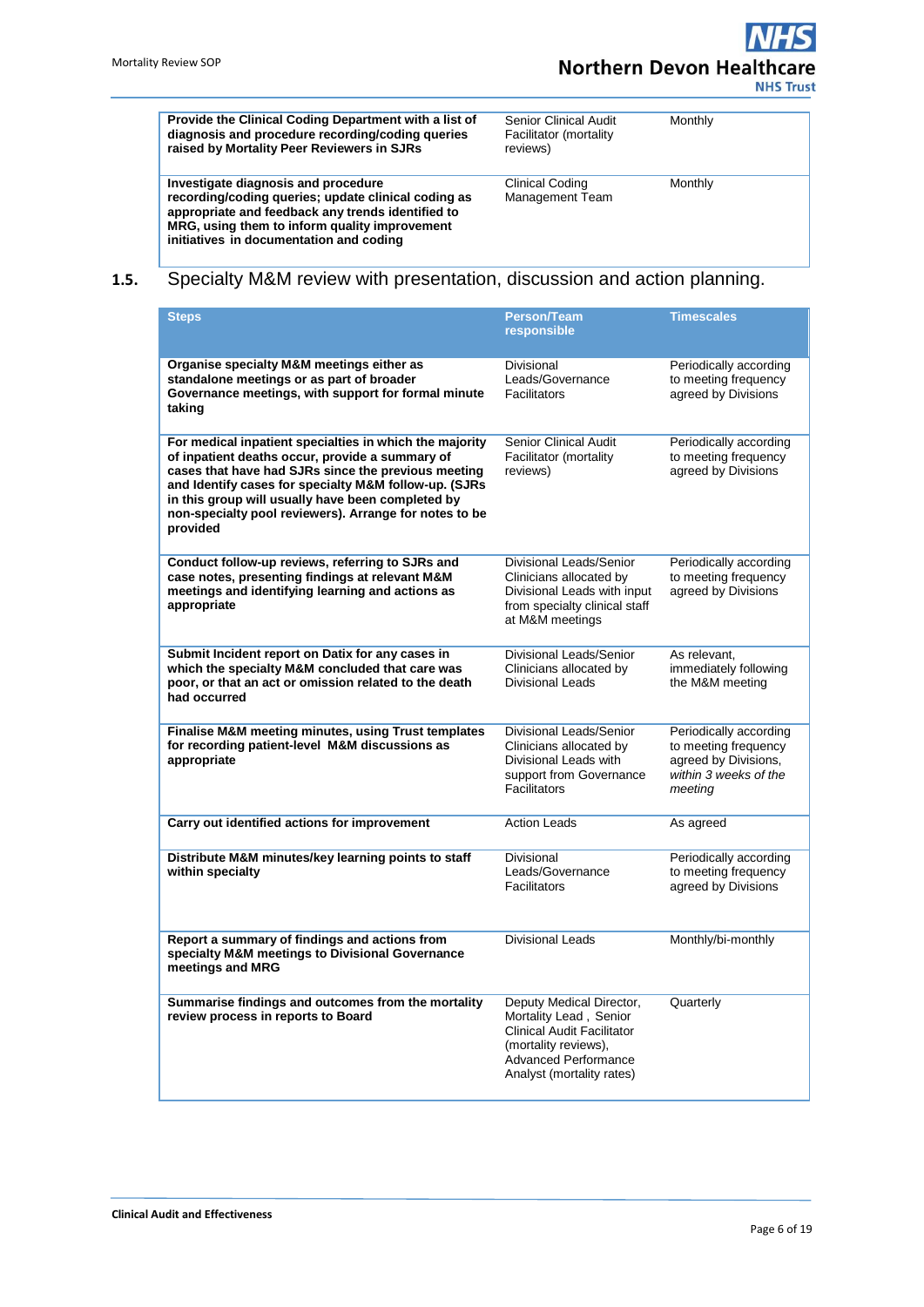**1.6.** Incident investigations resulting from the escalation of findings from mortality peer reviews will be undertaken, in liaison with families/carers as appropriate, following Trust policies on *Incident Reporting, Analysing, Investigating and Learning,*  and *Supporting Staff Involved in an Incident, Complaint or Claim,* with outcomes from any resulting serious incidents (SI)s reported to MRG by *Divisional Leads /the Trust's Head of Quality and Patient Safety.*

**1.7.** Complaint investigations relating to the care of patients who have died will be undertaken in liaison with families/carers as appropriate, according to the Trust's policy on *Complaints, Concerns and Compliments*, with reference to completed mortality peer review findings. Outcomes will be reported to MRG by *Divisional Leads / Patient Experience Team.*

## <span id="page-6-0"></span>**2. Patient groups that require separate mortality peer review arrangements**

**2.1.** The death of a patient with a learning disability should be reported on Datix by a Learning Disability Specialist Nurse. A Senior Learning Disability Liaison Nurse will notify the Learning Disability Mortality Review Programme (LeDeR) programme. An SJR will automatically be triggered. This will be undertaken by a senior doctor and senior nurse allocated by the Deputy Medical Director. A specialty M&M review will be undertaken if concerns are identified.

**2.2.** The death of a patient aged under 18 should be reported according to paediatric team policies. A child death review will be led by a regional Child Death Overview Panel CDOP and entered onto the National Child Mortality Database. A case presentation should be given at the Trust's paediatric M&M meeting.

**2.3.** A stillbirth, perinatal or infant death should be reported according to maternity services policies. The case needs to be reported to MBRRACE (Mothers and Babies: Reducing Risk through Audits and Confidential Enquiries). The case should be reviewed using the Perinatal Mortality Review Tool (PMRT). A case presentation should be given at the Trust's perinatal M&M meeting.

**2.4.** A maternal death should be reported according to maternity services policies. The case needs to be reported to MBRRACE and the Healthcare Safety Investigation Branch (HSIB) who will conducted a full investigation. A case presentation should be given at the Trust's obstetric M&M meeting.

**2.5.** National reports of the themes and trends associated with the deaths of people with learning disabilities, perinatal and maternal deaths should be reviewed to determine local lessons to be learned from the nation-wide system of reviews with Trust specific action plans reported to the Clinical Effectiveness Committee, as is the case for other national reports.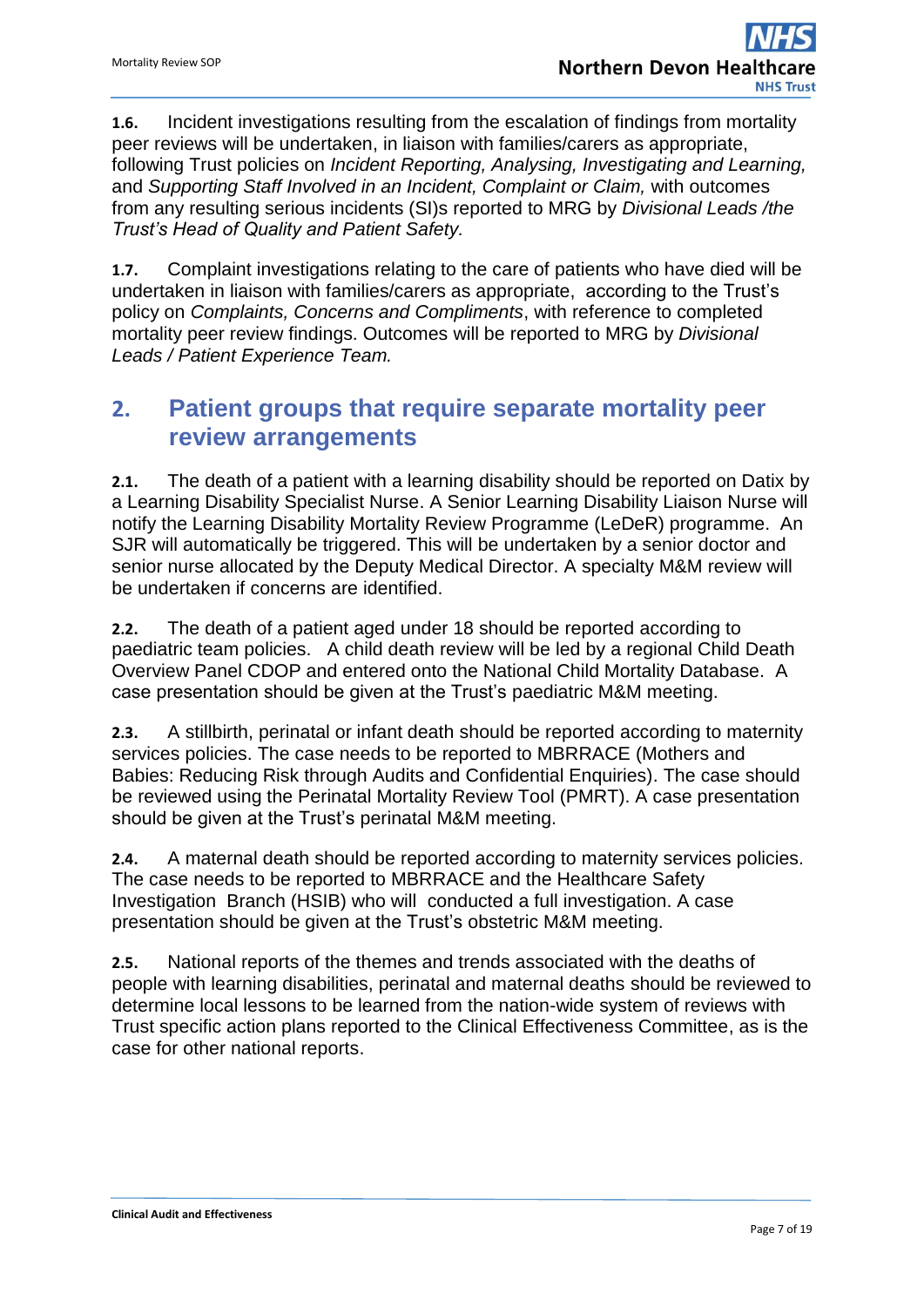## <span id="page-7-0"></span>**3. Process for responding to mortality outlier alerts**

**3.1.** If an external body (e.g. CQC, Dr Foster Unit at Imperial College, a national audit provider) notifies the Trust that it has identified concerns about mortality rates in any particular patient group, it will be necessary to undertake a specialised review with the following steps:

| <b>Steps</b>                                                                                                                                                                                                                                                                                                                                                                                                                                                                                 | <b>Person/Team</b><br>responsible                                                                                            | <b>Timescales</b>                                     |
|----------------------------------------------------------------------------------------------------------------------------------------------------------------------------------------------------------------------------------------------------------------------------------------------------------------------------------------------------------------------------------------------------------------------------------------------------------------------------------------------|------------------------------------------------------------------------------------------------------------------------------|-------------------------------------------------------|
| Share the outlier alert notice with the Medical<br>Director, Deputy Medical Director, Mortality Lead,<br>Head of Governance, Head of Performance, and Head<br>of Quality and Patient Safety, copying in the<br>Advanced Performance Analyst (mortality rates),<br>Senior Clinical Audit Facilitator (mortality reviews),<br>and Clinical Coding Management Team                                                                                                                              | Person receiving the<br>outlier alert notice                                                                                 | Immediately upon<br>receipt                           |
| Establish a review team for responding to the alert, to<br>include as a minimum, the relevant senior clinician,<br>Advanced Performance Analyst (mortality rates) and<br>Senior Clinical Audit Facilitator (mortality reviews)<br>Agree a plan of action with the review team, including<br>nominating additional (multi- disciplinary) clinical<br>staff as mortality peer reviewers if required<br>Assess timescales for required response and liaise<br>with alerting body as appropriate | Deputy Medical Director                                                                                                      | Within 3 days of receipt<br>if possible               |
| Identify relevant cases included in the alert notice                                                                                                                                                                                                                                                                                                                                                                                                                                         | <b>Advanced Performance</b><br>Analyst (mortality rates)                                                                     | Within 3 days of receipt<br>if possible               |
| Produce a preliminary report on the scoring of<br>completed mortality reviews and share with the<br>review team, Deputy Medical Director and Mortality<br>Lead<br>Identify further cases requiring review; collate a sheet<br>of electronic patient details relevant to the SJR for<br>each inpatient case; and arrange access to patient<br>notes for reviewers in liaison with Clinical Coding                                                                                             | <b>Senior Clinical Audit</b><br>Facilitator (mortality<br>reviews)                                                           | Within 1 week of<br>receipt if possible               |
| staff who may also require them                                                                                                                                                                                                                                                                                                                                                                                                                                                              |                                                                                                                              |                                                       |
| Carry out preliminary advanced analysis of patient<br>demographics and admissions (super-spells) using<br>local EHR and HED data and share with the review<br>team, Deputy Medical Director and Mortality Lead                                                                                                                                                                                                                                                                               | <b>Advanced Performance</b><br>Analyst (mortality rates)                                                                     | Within 3 weeks of<br>response deadline if<br>possible |
| If required, review the coding of identified cases,<br>producing a preliminary report of findings (accessing<br>notes in liaison with Clinical Audit staff who may also<br>require them for SJRs) and share with the review<br>team, Deputy Medical Director and Mortality Lead                                                                                                                                                                                                              | <b>Clinical Coding</b><br>Management Team                                                                                    | Within 3 weeks of<br>response deadline if<br>possible |
| If required, conduct further SJRs on identified cases<br>not yet reviewed, as appropriate                                                                                                                                                                                                                                                                                                                                                                                                    | Relevant senior<br>clinician/nominated clinical<br>staff with support of<br><b>Clinical Audit</b><br>Administrator for notes | Within 3 weeks of<br>response deadline if<br>possible |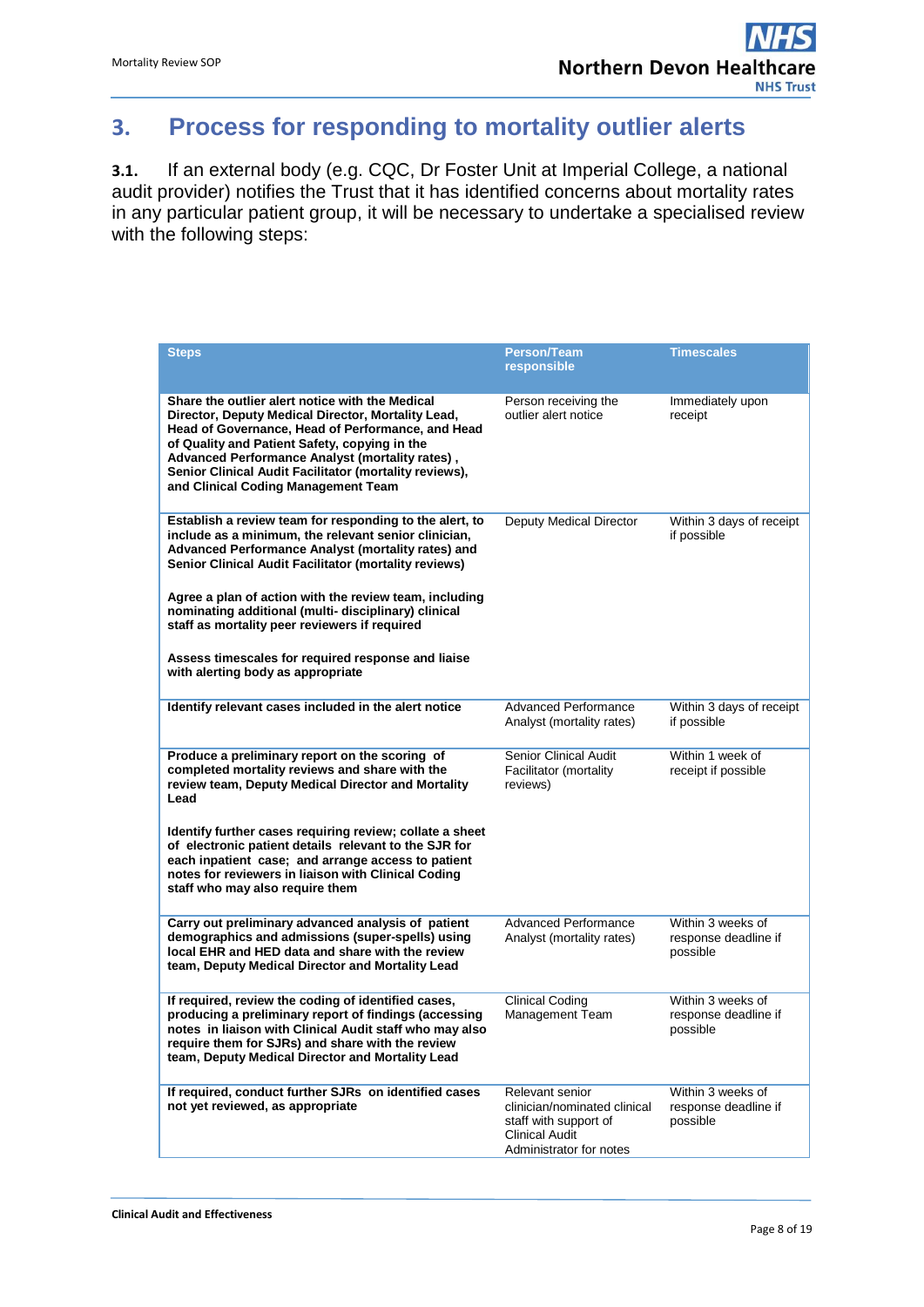# **Northern Devon Healt NHS Trust**

|                                                                                                                                                                                                                                                                                                                                            | provision                                                                                                       |                                                       |
|--------------------------------------------------------------------------------------------------------------------------------------------------------------------------------------------------------------------------------------------------------------------------------------------------------------------------------------------|-----------------------------------------------------------------------------------------------------------------|-------------------------------------------------------|
| Produce a draft report combining EHR and HED<br>analysis, clinical coding findings, an analysis of the<br>final set of mortality reviews of all relevant cases, a<br>record of relevant specialty M&M reviews and<br>outcomes, and a proposed plan of recommended<br>further actions<br>Share the draft report with alerting group project | Relevant senior clinician<br>with support of Senior<br><b>Clinical Audit Facilitator</b><br>(mortality reviews) | Within 2 weeks of<br>response deadline if<br>possible |
| team, Deputy Medical Director and Mortality Lead for<br>comment, (with further input from relevant specialty<br>staff and MRG members if possible), and update as<br>appropriate                                                                                                                                                           |                                                                                                                 |                                                       |
| Agree an action plan with relevant teams and<br>managers                                                                                                                                                                                                                                                                                   | Relevant senior clinician<br>with support of Deputy<br><b>Medical Director</b>                                  | Within 1 week of<br>response deadline if<br>possible  |
| Review and approve the final report and action plan<br>for sign off by Medical Director                                                                                                                                                                                                                                                    | Deputy Medical Director,<br>Mortality Lead                                                                      | Within 1 week of<br>response deadline if<br>possible  |
| Review and sign off the approved report and submit<br>to the requesting body copying in Deputy Medical<br>Director, Mortality Lead, alerting group team and<br><b>Governance Manager</b>                                                                                                                                                   | <b>Medical Director</b>                                                                                         | Within 1 day of<br>response deadline                  |
| Ensure that actions are carried out within agreed<br>timescales                                                                                                                                                                                                                                                                            | Relevant teams and<br>managers                                                                                  | As relevant                                           |
| Monitor action plan completion, reporting regularly to<br><b>MRG</b>                                                                                                                                                                                                                                                                       | Relevant senior clinician<br>with support of Senior<br>Clinical Audit Facilitator<br>(mortality reviews)        | Monthly                                               |

**3.2.** If MRG have concerns about mortality in any particular patient group from regular performance reports (eg. high SHMI rates), or from issues reported to MRG via other sources, a less formal specialised review will take place. This will usually involve reviews of the case notes for a reasonable consecutive sample of the patients who died in order to establish whether the clinical care the patients received was appropriate. The review process will be broadly in line with the steps for responding to a mortality outlier alert notified by an external body, as described above, but with MRG setting out the parameters of the review when it is initiated, and signing off the final report when it is completed.

**3.3.** It is recognised that clinicians need to be kept informed of the outcomes of their work if they are to learn and improve. It is therefore essential that there is a mechanism for the outputs to be fed back to clinical staff including plans for improvement, lessons learnt and pathway redesign. Findings of specialised reviews should be fed back at specialty or divisional governance meetings.

## <span id="page-8-0"></span>**4. Mortality & morbidity meetings (M&M)**

**4.1.** Participation in mortality and morbidity (M&M) meetings should be considered a core activity for **all** clinicians. Whilst it is recognised that different departments will have different requirements and aims in relation to M&M meetings, the main principles are that they should be a forum for discussion of deaths and other clinical adverse events.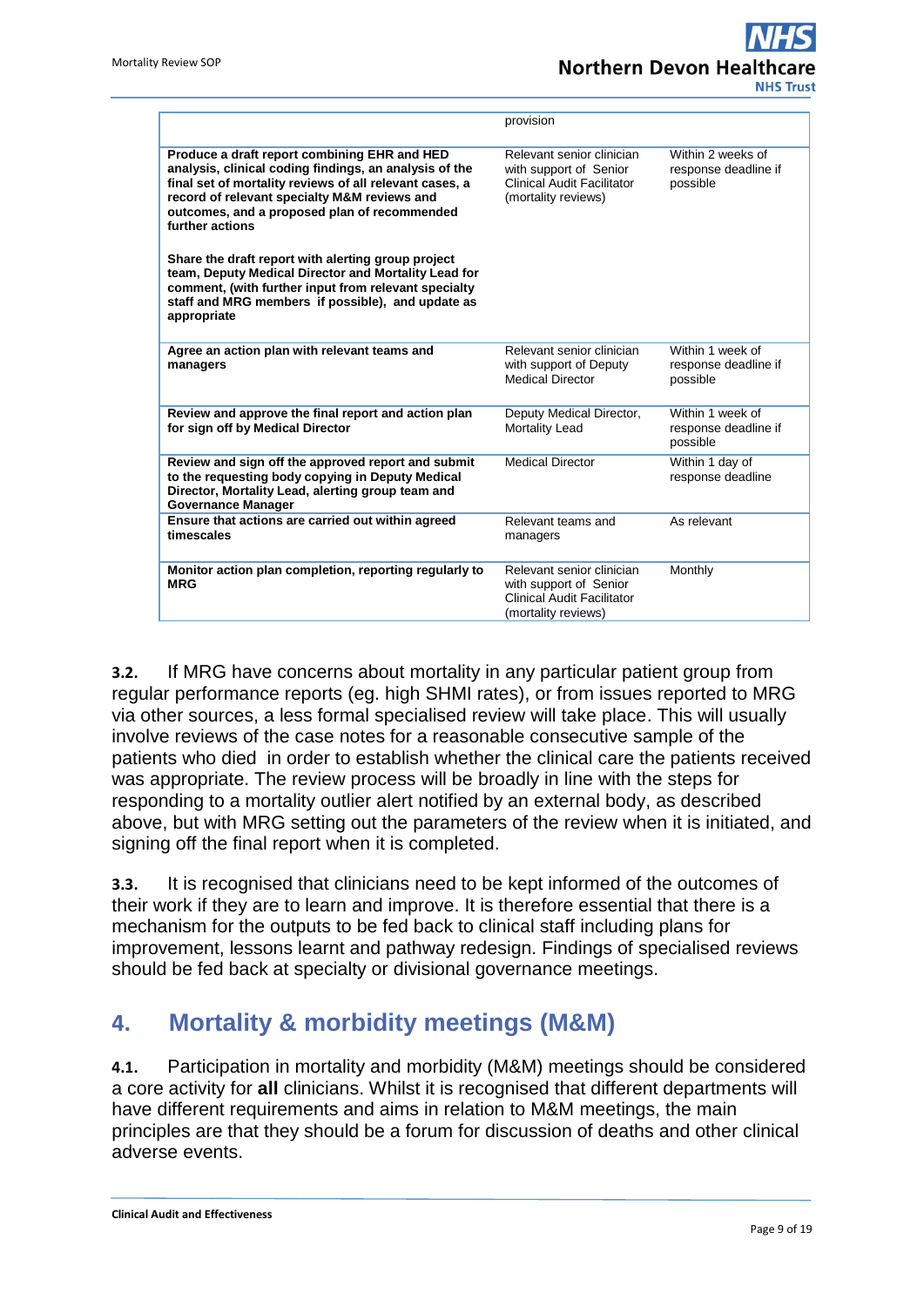**4.2.** The overall aim is to learn lessons from clinical outcomes and drive improvements in service delivery. The M&M meeting has a central function in supporting services to achieve and maintain high standards of care. It is important that the discussions and learning at M&M meetings are captured in formal minutes to provide evidence of mortality review outcomes; to track progress on actions; and to share learning with staff who were unable to attend the meeting. Templates for recording mortality review discussions have been recommended by MRG.

**4.3.** Review findings and learning outcomes agreed at M&M meetings should be shared through Divisional Governance structures and reported to MRG by Divisional Leads.

## <span id="page-9-0"></span>**5. References and web links**

### **Useful Links**:

- NDHT mortality review profoma (SJR) [https://ndht.ndevon.swest.nhs.uk/clinical-audit-and-effectiveness/mortality](https://ndht.ndevon.swest.nhs.uk/clinical-audit-and-effectiveness/mortality-review/)[review/](https://ndht.ndevon.swest.nhs.uk/clinical-audit-and-effectiveness/mortality-review/)
- Child Death Reviews [https://www.gov.uk/government/publications/child-death-review-statutory-and](https://www.gov.uk/government/publications/child-death-review-statutory-and-operational-guidance-england)[operational-guidance-england](https://www.gov.uk/government/publications/child-death-review-statutory-and-operational-guidance-england)
- **Learning Disability Mortality Review programme (LeDeR)** <http://www.bristol.ac.uk/sps/leder/>
- National Perinatal Review Tool <https://www.npeu.ox.ac.uk/pmrt>

### **References:**

 Care Quality Commission (2016), Learning, candour and accountability: A review of the way NHS trusts review and investigate the deaths of patients in England

[https://www.cqc.org.uk/publications/themed-work/learning-candour-and](https://www.cqc.org.uk/publications/themed-work/learning-candour-and-accountability)[accountability](https://www.cqc.org.uk/publications/themed-work/learning-candour-and-accountability)

- Care Quality Commission (2019), Learning from deaths: A review of the first year of NHS trusts implementing the national guidance <https://www.cqc.org.uk/publications/themed-work/learning-deaths>
- Higginson J, Walters R, Fulop N, *(*2012), Mortality and morbidity meetings: an untapped resource for improving the governance of patient safety?, *BMJ Qual Saf*

<https://qualitysafety.bmj.com/content/21/7/576>

- Hogan H, et al (2012), Preventable deaths due to problems in care in English acute hospitals: a retrospective case record review study?, *BMJ Qual Saf* https://qualitysafety.bmj.com/content/21/9/737
- National Quality Board (2017) National guidance on Learning from Deaths: A Framework for NHS Trusts and NHS Foundation Trusts on Identifying, Reporting, Investigating and Learning from Deaths in Care [https://www.england.nhs.uk/wp-content/uploads/2017/03/nqb-national](https://www.england.nhs.uk/wp-content/uploads/2017/03/nqb-national-guidance-learning-from-deaths.pdf)[guidance-learning-from-deaths.pdf](https://www.england.nhs.uk/wp-content/uploads/2017/03/nqb-national-guidance-learning-from-deaths.pdf)
- NHS Improvement, National Medical Examiner for England and Wales (2020) Implementing the medical examiner system: National Medical Examiner's good practice guidelines, NHS England and NHS Improvement. [https://improvement.nhs.uk/documents/6398/National\\_Medical\\_Examiner\\_-](https://improvement.nhs.uk/documents/6398/National_Medical_Examiner_-_good_practice_guidelines.pdf) [\\_good\\_practice\\_guidelines.pdf](https://improvement.nhs.uk/documents/6398/National_Medical_Examiner_-_good_practice_guidelines.pdf)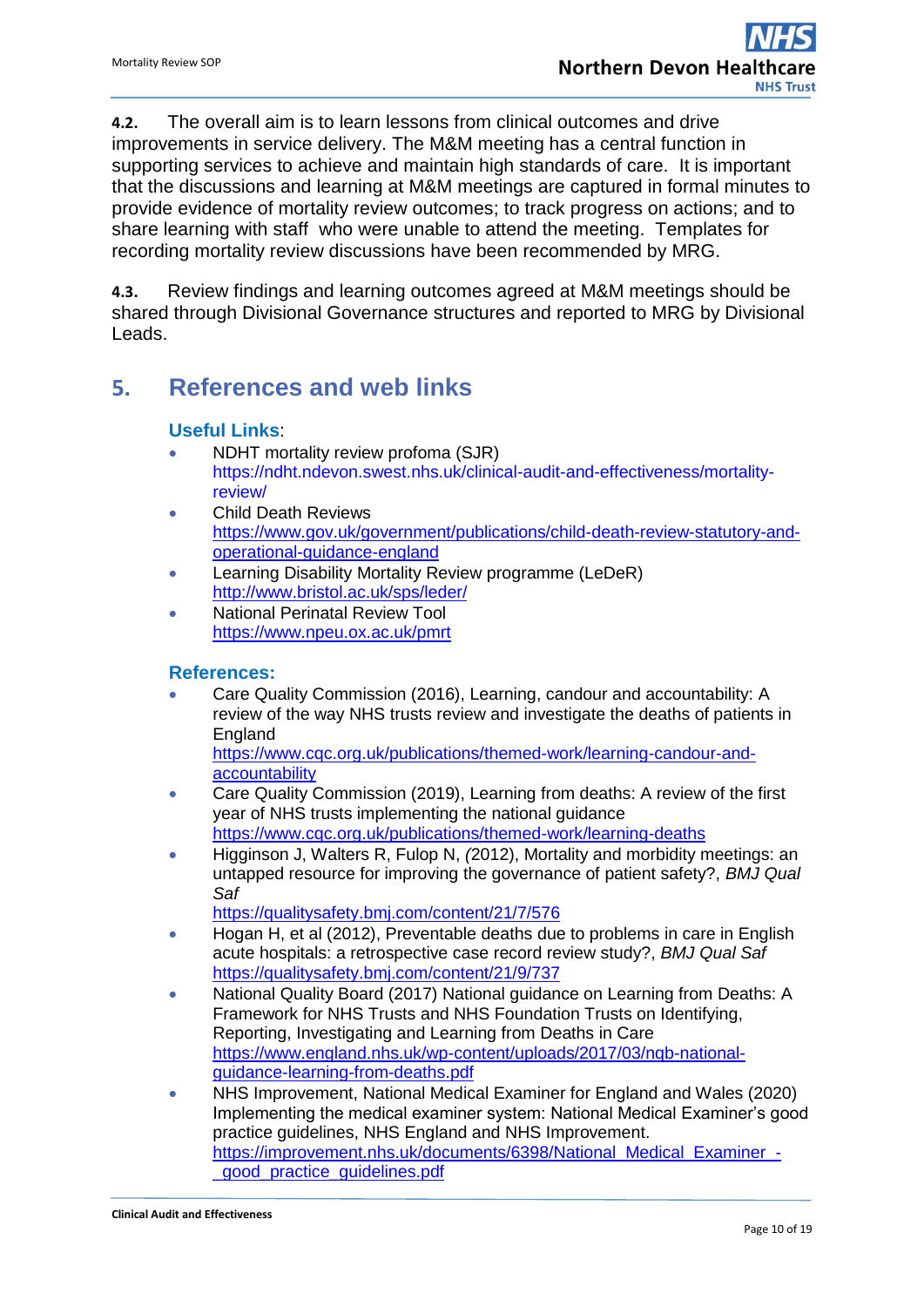- Royal College of Surgeons (2015) Morbidity & Mortality Meetings: A guide to good practice [https://www.rcseng.ac.uk/standards-and-research/standards-and](https://www.rcseng.ac.uk/standards-and-research/standards-and-guidance/good-practice-guides/morbidity-and-mortality-meetings/)[guidance/good-practice-guides/morbidity-and-mortality-meetings/](https://www.rcseng.ac.uk/standards-and-research/standards-and-guidance/good-practice-guides/morbidity-and-mortality-meetings/)
- Northern Devon Healthcare NHS Trust Policies and strategies for:
	- $\geq$  Learning from mortality<br> $\geq$  Complaints, concerns a
	- $\triangleright$  Complaints, concerns and compliments<br> $\triangleright$  Incident Reporting, Analysing, Investigation
	- Incident Reporting, Analysing, Investigating and Learning<br>
	Supporting staff involved in an incident, complaint or claim
	- $\triangleright$  Supporting staff involved in an incident, complaint or claim<br>  $\triangleright$  Neonatal, maternal and child deaths
	- Neonatal, maternal and child deaths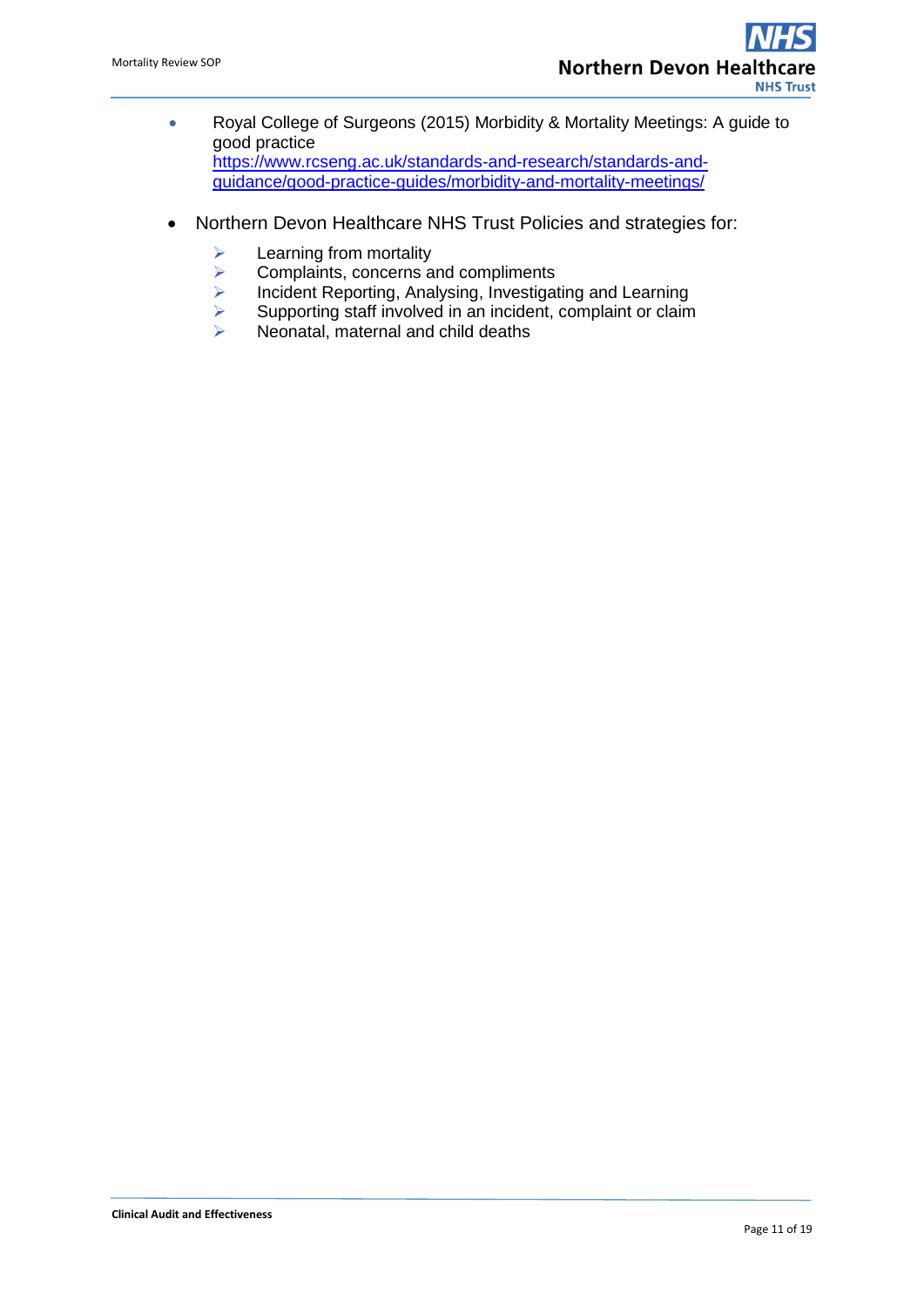# <span id="page-11-0"></span>**6. APPENDIX A**

# **Flowchart**

<span id="page-11-1"></span>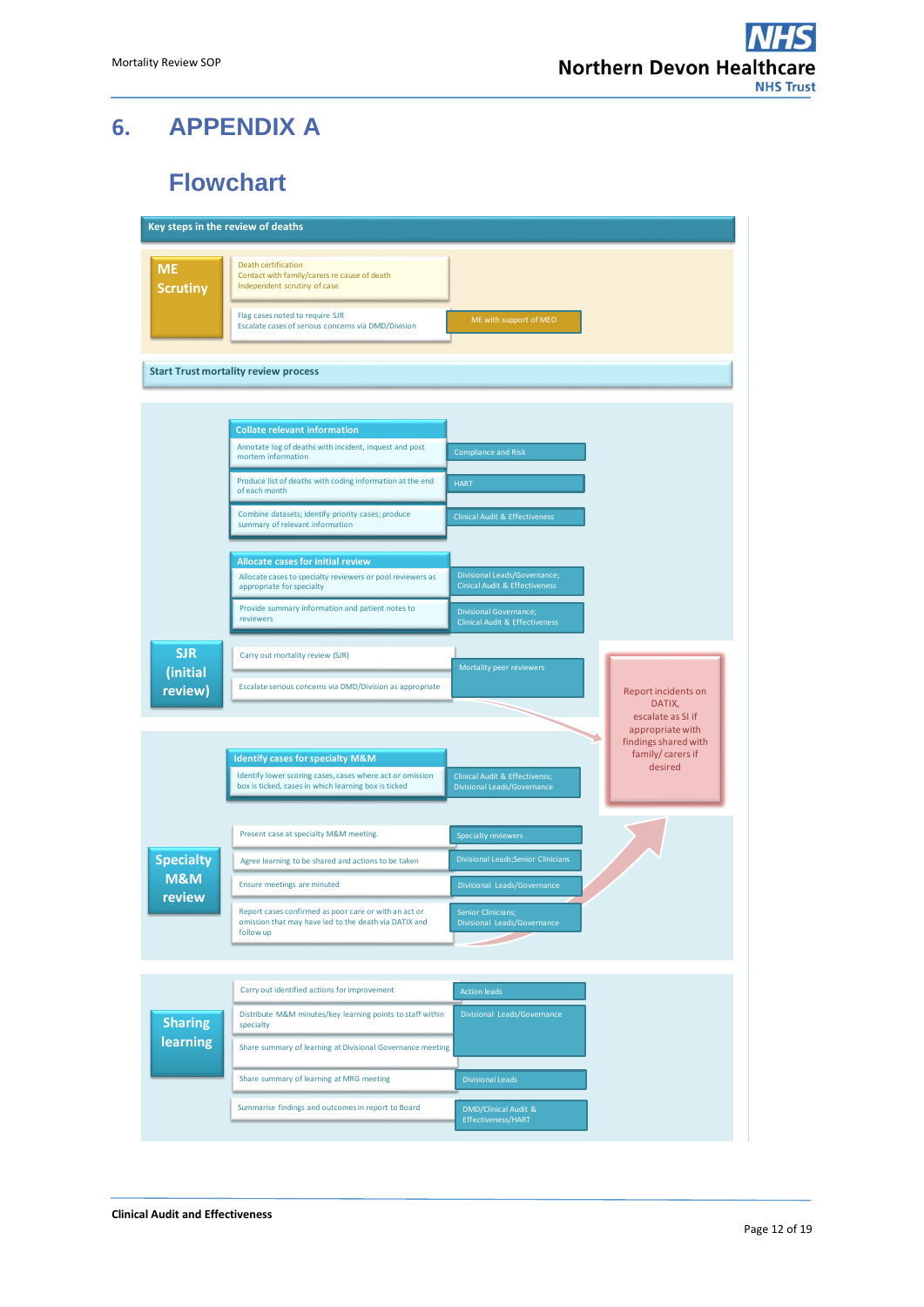# <span id="page-12-1"></span><span id="page-12-0"></span>**7. APPENDIX B**

## **Background**

- 7.1.1.Long established clinical audit and peer review processes incorporating analysis of mortality and morbidity have been used by clinical staff to improve patient safety. Specialty mortality and morbidity (M&M) meetings, established to review deaths as part of professional learning, have provided a forum for sharing findings from this work.
- 7.1.2.A more formalised process for mortality peer reviews has been put in place at Northern Devon Healthcare NHS Trust to address the Care Quality Commission's publication in December 2016 of a review into the way NHS Trusts review and investigate the deaths of patients, 'Learning, candour and accountability' which builds on the need to maximise learning from deaths. It has been informed by the National Quality Board (NQB) guidance published in March 2017, on how this should be done.
- 7.1.3.The main aim of the mortality peer review process is to identify opportunities for improving patient safety and enhancing the quality of care. Concentrating attention on any learning from problems in care identified in the period leading up to a patient's death will impact positively on all patients, reducing complications, length of stay and readmission rates through improving pathways of care, reducing variability of care delivery, and early recognition and escalation of the deteriorating patient. Retrospective case note reviews also help to gain an understanding of the care delivered to those whose death is expected and inevitable to ensure that they receive optimal end of life care. Through such reviews, examples of good practice can be identified and shared.
- 7.1.4.The process covers the selection of cases for different levels of review and the tools to be used in conducting reviews. It also describes how findings are to be shared, and escalated if necessary, by integrating the mortality review process into The Trust's incident reporting processes and developing governance structures.
- 7.1.5.In addition, a new medical examiner role is being rolled-out across England and Wales. Going forward, this role should enhance the scrutiny of the care of patients prior to death, improve death certification, and enable greater engagement with bereaved families and carers in line with NQB recommendations.
- 7.1.6.A standardized trust-wide process that integrates mortality peer reviews into the governance framework, alongside findings on incidents and complaints, provides assurance to the Trust Board that the organisation is monitoring the quality of care, sharing good practice and learning from mistakes.

### <span id="page-12-2"></span>**Purpose**

- 7.1.7.This Standard Operating Procedure (SOP) has been written to provide guidance for all staff involved in mortality peer reviews including clinicians; medical examiners; and clinical coding, governance, performance, end-of-life and palliative care, bereavement, and clinical audit and effectiveness staff.
- 7.1.8.The main aim of the mortality review process is to identify opportunities for improving patient safety and enhancing the quality of care. This can be broken down into the following objectives:
	- Identify and minimise problems in the care provided preceding an inpatient death in all Trust hospital sites
	- **Review the quality of end of life care**
	- **Share examples of excellent practice**
	- Ensure that patients' wishes have been identified and met
	- Improve the quality of death certification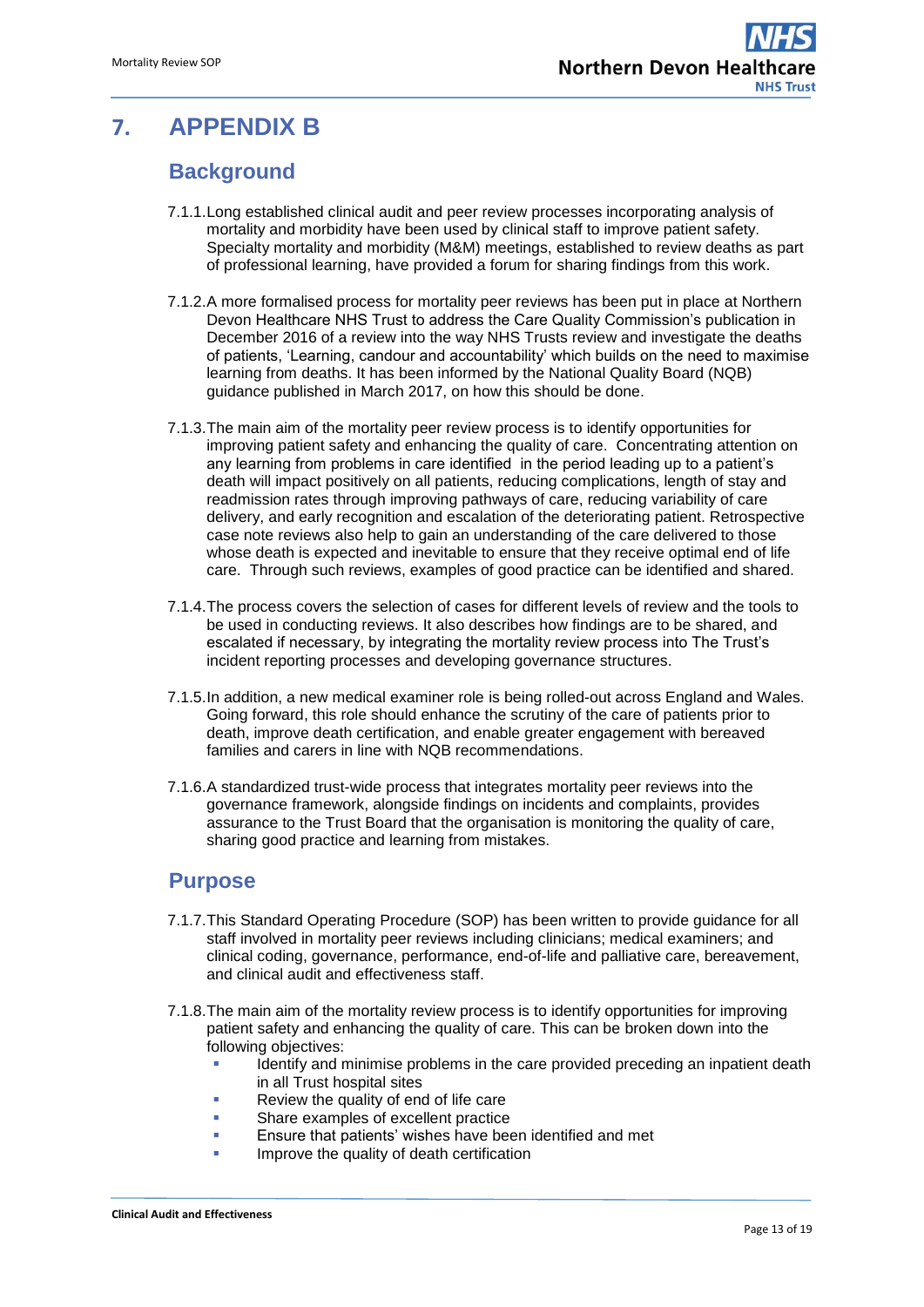- **IMPROVE THE EXPERIELE OF SERVER CHARGE IMPROVE THE EXPERIELM** IMPROVE the experience of better opportunities for involvement in investigations and reviews
- Identify and minimise avoidable admissions or late presentation
- Enable informed reporting with a transparent methodology Promote organisational learning and improvement

## <span id="page-13-0"></span>**Definitions**

#### **7.1.9.Mortality rates**

- 7.1.10. The mortality rate (or death rate) is a measure of the number of deaths that occurred during a particular time period divided by the total size of the population during the same time frame. It is typically expressed in units of deaths per 1,000 individuals per year. Risk-adjusted hospital mortality measures take into account various characteristics of patient populations that can impact upon their risk of dying or 'expected' rate of mortality. The actual number of deaths is expressed as a percentage of the 'expected' deaths, meaning that numbers over 100 are higher than the expected rate, and numbers lower than 100 are below the expected rate. These measures allow more valid comparisons between trusts to be made.
- 7.1.11. One risk adjusted hospital mortality measure is the HSMR (Hospital Standardised Mortality Ratio) which measures in-hospital mortality among patients admitted with one of a set of 56 conditions The SHMI (Summary Hospital-level Mortality Indicator) is also used to report on mortality at trust level. It includes the patients who die during their hospital stay and up to 30 days post-discharge. Dr Foster and HED (Health Evaluation Data) are examples of providers of hospital risk-adjusted mortality measures. They are based on data collected on trusts' electronic health records and submitted to NHS Digital. National clinical audits can also provide benchmarking information on mortality rates based on audit data submitted directly by trusts.

#### **7.1.12. Alerting diagnostic groups**

7.1.13. Alerting diagnostic groups are clinical coding groupings in which there appear to be comparatively high risk-adjusted mortality rates, compared to other trusts. A high rate may indicate problems with the delivery of care for patients being admitted into the trust with a particular condition. There may be other types of alerts relating to the demographic characteristics of patients, or aspects of their admission such as day of the week, or length of stay. Alerts can be influenced by data quality issues.

#### **7.1.14. Mortality peer review**

- 7.1.15. A structured methodology for retrospective case note review following a patient's death to establish whether the clinical care the patient received was appropriate, provide assurance on the quality of care, highlight excellent practice, and identify learning, plans for improvement and pathway redesign, where appropriate.
- 7.1.16. There are 2 levels of mortality peer review at NDHT:
	- 7.1.16.1. An initial Structured Judgement Review (SJR) by a senior clinician: This will be applicable for deaths of patients in certain priority groups and any cases recommended following ME scrutiny. For most adult deaths this will be carried out using the using the Trust's structured mortality review proforma. A shortened version of the form will be used for deaths in the Emergency Department as there is only one stage of care to review. For deaths of patients under 18, stillbirths and maternal deaths, nationally mandated review tools will be used.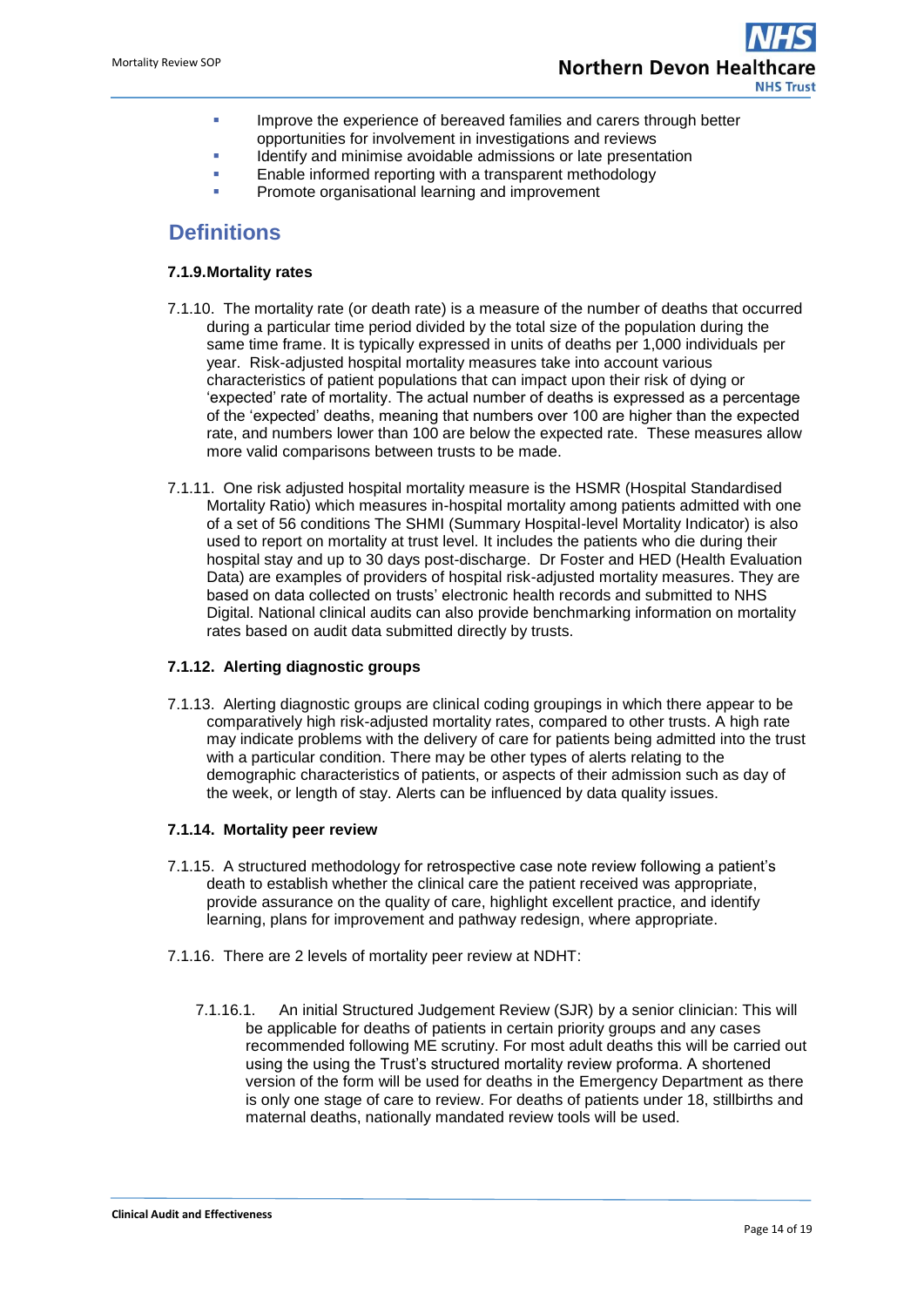- 7.1.16.2. Specialty M&M review with presentation, discussion and action planning: This will be applicable for any cases in which learning opportunities are identified at SJR. The Trust has recommended templates for recording patient-level M&M discussions.
- 7.1.17. The mortality peer review process links very closely with the Trust's incident reporting policies and associated duty of candour responsibilities.

#### **7.1.18. Medical Examiner (ME)**

- 7.1.19. Medical examiners are senior medical doctors who have undertaken specialist training in the legal and clinical elements of the death certification processes. Their role which involves close liaison with the local coroner's office, is to:
	- agree the proposed cause of death and the overall accuracy of the medical certificate cause of death
	- discuss the cause of death with the next of kin/informant and establish if they have any concerns with care that could have impacted/led to death
	- act as a medical advice resource for the local coroner
	- inform the selection of cases for further review under local mortality arrangements and contribute to other clinical governance procedures

#### **7.1.20. Mortality and Morbidity (M&M) meeting**

7.1.21. M&M meetings have been traditionally held within hospital specialties for doctors of all grades and other clinical staff to discuss and learn from cases where there has been a problem or complication. They have also been used to present examples of excellent practice. At NDHT M&Ms can occur as stand-alone meetings or as a section of a wider governance meeting.

### <span id="page-14-0"></span>**Scope**

- 7.1.22. This Standard Operating Procedure (SOP) relates to the following staff groups who may be involved in the mortality review process:
	- **Nedical Staff**
	- **Senior Nursing Staff**
	- **Bereavement Support Office (BSO) staff**
	- Clinical Audit and Effectiveness (CAED) staff
	- Clinical Coding staff
	- Governance Facilitators
	- Compliance and Risk staff
	- Healthcare Analytics and Reporting Team (HART) staff
	- Medical Examiner's Office (ME's) staff
	- Supportive and Palliative Care Team (SPCT) staff
- 7.1.23. The mortality peer review process is applicable to all in-hospital deaths with a focus on priority groups and deaths that occur within 30 days of discharge if there has been a complaint relating to care in the final episode. (Other deaths in community settings will be covered in due course)
- 7.1.24. Priority groups are identified in line with NQB national Guidance on Learning from Deaths guidance. They include:
	- **•** Deaths of patients with learning disabilities
	- **Deaths of patients with severe mental health needs**
	- Deaths of infants, children or young people
	- **Stillbirths**
	- Maternal deaths
	- Deaths of patients where a significant concern has been raised by bereaved families or carers, or staff about the care received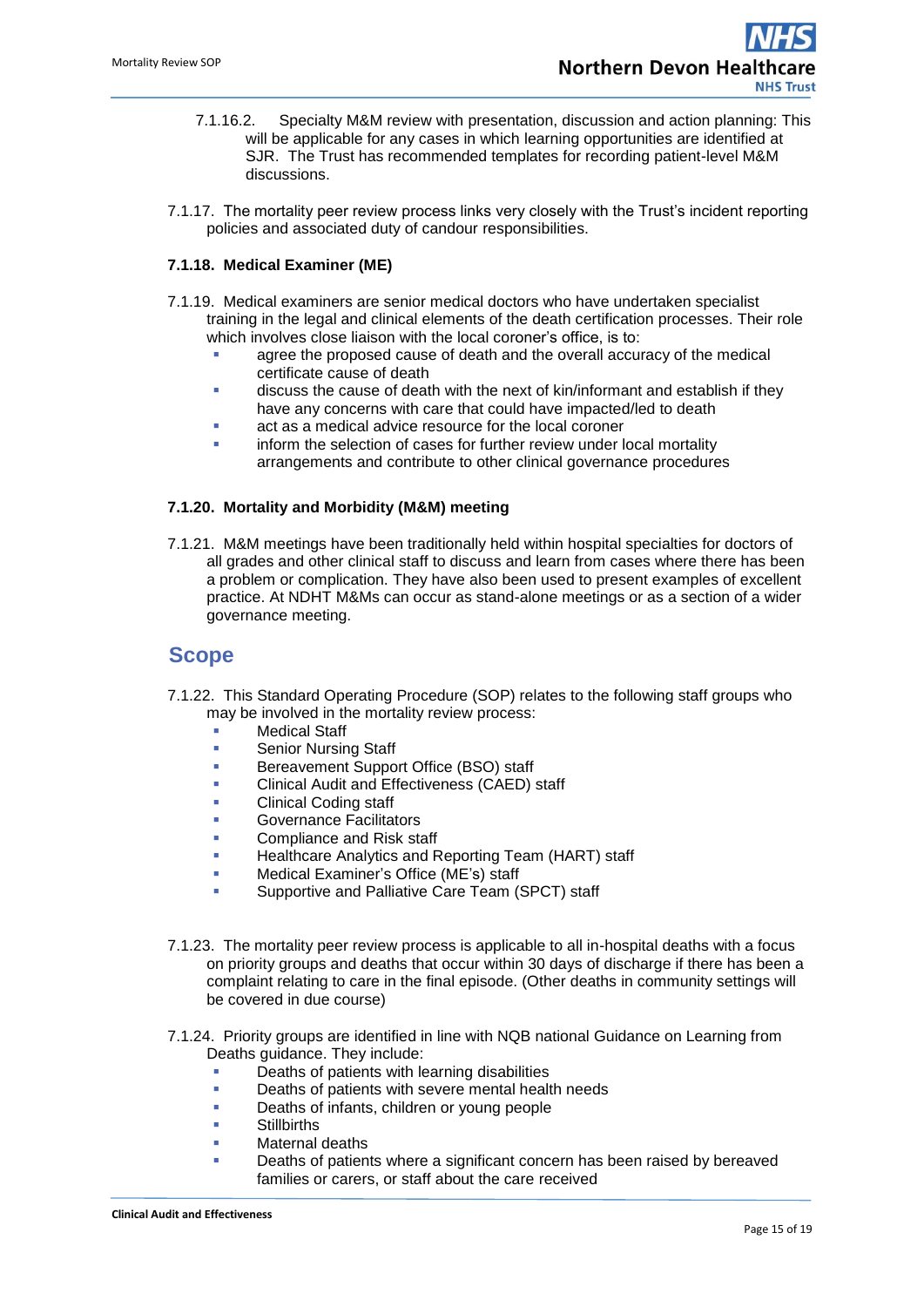- **•** Deaths of patients in alerting diagnostic groups
- Deaths of patients who are not expected to die eg. relevant expected procedures
	- Deaths in groups of patients prioritised by the Trust's Mortality Review Group (MRG) for patient safety or quality improvement reasons
- 7.1.25. The mortality peer review process forms one aspect of the patient safety and quality improvement work undertaken within the Trust's divisions. It is supported by a variety of teams working together across the organisation. The process is monitored by the Trust's Mortality Review Group (MRG) which reports to the Safety and Risk Committee. Quarterly 'Learning from Deaths' papers based on mortality peer review work are submitted to the Trust Board. An annual summary is included in the Trust's Quality Account.
- 7.1.26. The role of the medical examiner is a new one to the Trust. Once it is fully implemented, the mortality review process may need to be revised.

### <span id="page-15-0"></span>**Roles and responsibilities**

#### **7.1.27. Medical Director (MD)**

7.1.28. The overall responsibility for the mortality peer review process sits with the Medical Director who will report outcomes and findings to the Trust Board.

#### **7.1.29. Mortality Review Group (MRG)**

- 7.1.30. The Mortality Review Group will be responsible for:
	- Providing assurance to the Trust Board on patient mortality based on an informed analysis of local mortality rates and reviews of care of those who die
	- **Agreeing and approving the mortality review process**
	- Reviewing local data on mortality rates to identify issues for further investigation or action, and agreeing groups for prioritisation in mortality peer reviews
	- Reviewing feedback on data quality issues to understand the impact on mortality rates and moderate the response accordingly
	- Monitoring the completion of mortality reviews including reviews of maternal, still birth and under 18 deaths undertaken using national processes
	- Reviewing M&M outcomes and actions
	- Reviewing trends in findings from SJRs alongside related actions to identify any apparent gaps
	- Reviewing specialist mortality review reports required in response to internal or external mortality outlier notifications, and monitoring their action plans
	- Receiving feedback from the Medical Examiner to identify issues for further investigation or action
	- Receiving feedback from SI and complaints investigations relating to deaths.
	- Sharing findings on the quality of end of life care with the End of Life Group
	- Reviewing patient safety findings relating to deaths from other Trust groups

#### **7.1.31. Deputy Medical Director (DMD)**

7.1.32. The Deputy Medical Director will be responsible for:

- Chairing the Mortality Review Group
- **Reporting to the Safety and Risk Committee**
- **Jointly overseeing and reviewing the mortality peer review process**
- Jointly overseeing specialist review reports on alerting groups for external bodies and reports to the Trust Board

#### **7.1.33. Trust Lead for Mortality**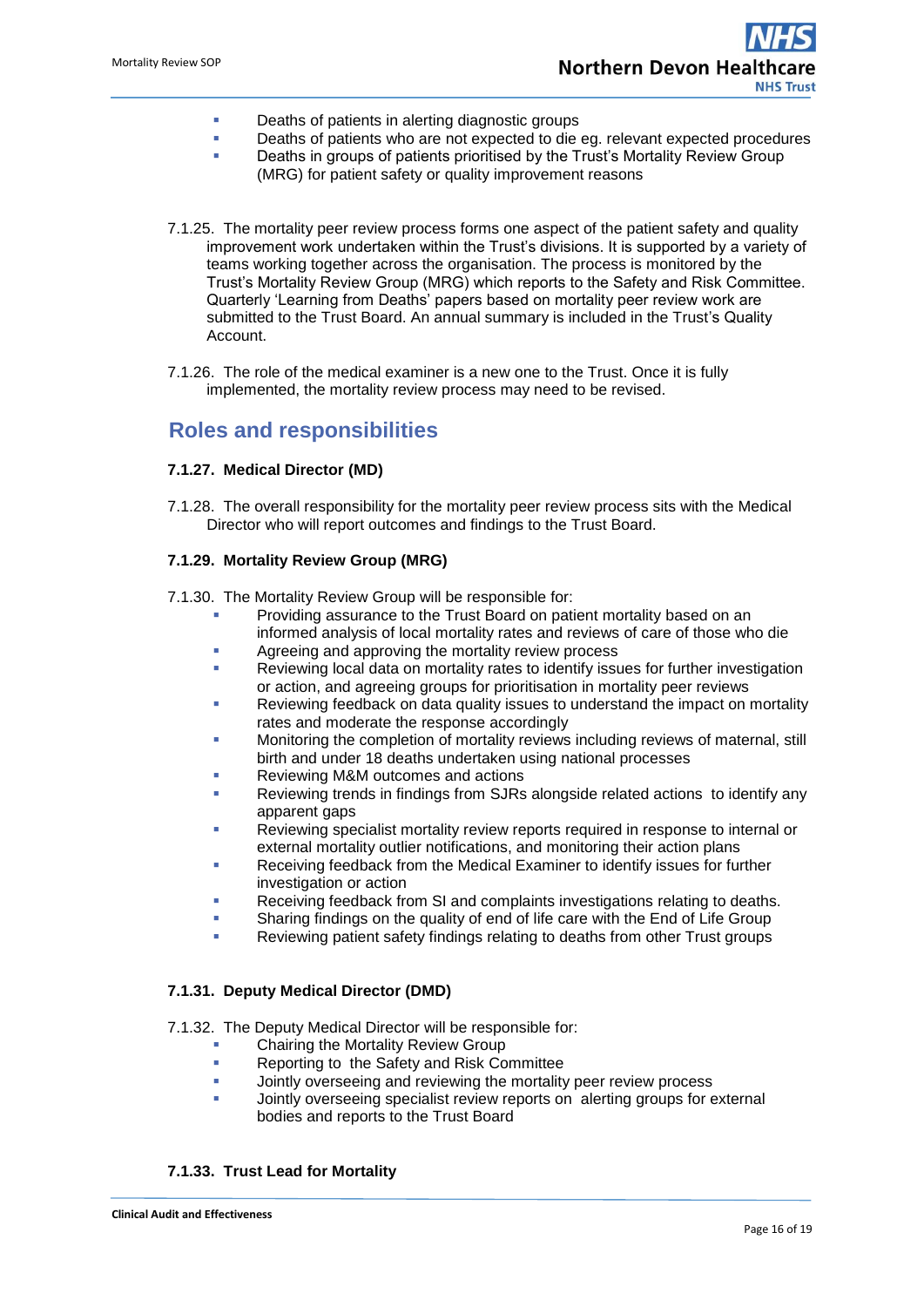- 7.1.34. The Mortality Lead will be responsible for:
	- Jointly overseeing and reviewing the mortality peer review process
	- Jointly overseeing specialist review reports on alerting groups for external bodies and reports to the Board

#### **7.1.35. Medical Examiner (ME)**

- 7.1.36. The Medical Examiners*,* with Medical Examiner Officer (MEO) support, will be responsible for:
	- Improving the quality of death certification
	- **Engaging with and being an accessible expert resource for qualified attending** practitioners
	- Providing independent scrutiny of non-coronial deaths
	- Ensuring the appropriate direction of deaths to the coroner
	- Flagging cases noted to require further review /investigation by the Trust
	- Sharing case numbers with the Trust's MRG (eg. numbers scrutinised, numbers reported to Coroner, numbers referred for SJR, and numbers reported as an incident)

#### *7.1.37.* **Mortality Peer Reviewers (Consultants and Senior Medical/ Senior Nursing Staff)**

- 7.1.38. The clinicians nominated to undertake mortality peer reviews (working on reviews within their own specialty, or as part of a 'reviewer pool') will be responsible for:
	- Undertaking SJRs, identifying areas for improvement or excellent practice and escalating concerns regarding incidents of poor care as appropriate
	- Ensuring that the most up to date Trust mortality review proforma or mandated national review tool is used for recording review findings and that the findings are shared with the Clinical Audit and Effectiveness Department.
	- Undertaking specialty M&M reviews, ensuring that medical and nursing viewpoints are considered, presenting findings to M&M meetings, identifying learning and actions and reporting incidents as appropriate

#### **7.1.39. Divisional Leads**

- 7.1.40. The Associate Medical Directors (AMDs) and Divisional Nurses, with support from Divisional Governance Facilitators and the Senior Clinical Audit Facilitator, will be responsible for:
	- **Ensuring that deaths are reviewed as required using the Trust's mortality review** proforma or mandated national review tool
	- **IDENT** Identifying clinicians to complete the mortality peer reviews and recording findings on the mortality review proformas
	- Ensuring that all pertinent cases and findings from mortality peer reviews are presented by the appropriate clinical leads at specialty Mortality & Morbidity (M&M) meetings
	- Ensuring that the Trust's Incident Reporting, Analysing, Investigating and Learning, and Supporting staff involved in an incident, complaint or claim policies are followed appropriately
	- Ensuring that outcomes and learning from M&M meetings are recorded and action plans for improvement are developed where required
	- Ensuring that findings are evaluated and reported to specialty and divisional governance meetings to promote learning
	- Overseeing progress on the implementation of action plans and keeping governance informed
	- Feeding back findings from mortality peer reviews and M&M meetings to the Mortality Review Group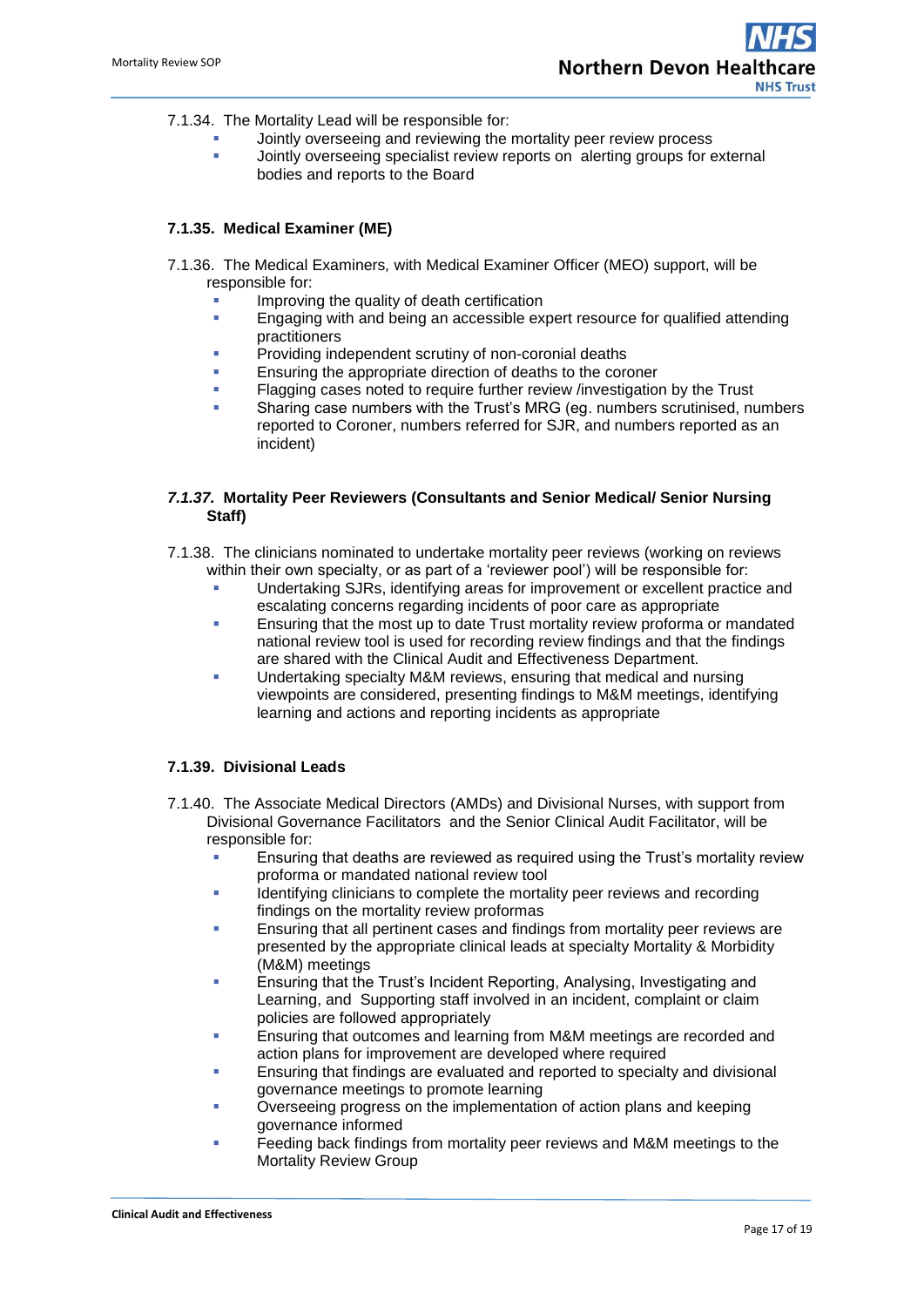#### **7.1.41. Clinical Coding Management Team**

7.1.42. The Clinical Coding Management Team will be responsible for:

- Ensuring that deceased patient's admissions are coded in a timely way
- **Routinely validating the coding of deceased patient's admissions**
- Monitoring data quality issues relating to the coding of deceased patient's notes and providing reports to MRG
- Responding to recording and coding queries raised in individual mortality reviews
- Reviewing alerting diagnosis groups in Dr Foster from patient lists provided by the HAR Team each month
- Providing coding information for specialised mortality review reports
- Providing updates on planned coding changes that may impact upon mortality rate reporting to MRG
- Working with clinical staff on quality improvement initiatives relating to the recording and coding of diagnoses

#### **7.1.43. Healthcare Analytics and Reporting Team (HART)**

- 7.1.44. An Advanced Performance Analyst with a designated role for mortality rate reporting, will (with support from HART), be responsible for:
	- Analysing local trends in the electronic health record (EHR)- based mortality rate data and providing reports to MRG highlighting issues of concern
	- **Producing monthly retrospectively identified lists of Trust deaths with relevant** inpatient electronic health record (EHR) information
	- Identifying patients and providing advanced analyses of EHR-based mortality data for specialised mortality review reports
	- Contributing to Learning from Deaths Board reports and Quality Account summaries
	- Liaising with external consultants regarding the provision of mortality rate reports
	- Updating MRG regarding developments in mortality rate reporting.

#### **7.1.45. Clinical Audit & Effectiveness Department (CAED)**

- 7.1.46. A Senior Clinical Audit & Effectiveness Facilitator with a designated role for mortality review reporting, will (with support from the Clinical Audit Team), be responsible for:
	- **Compiling case information from various sources for SJRs**
	- **Prioritising cases according to MRG guidance and notifying Divisional** Leads/Governance Facilitators and non-specialty reviewers in the reviewer pool of reviews to be completed, providing notes where required
	- Reporting ME case numbers to MRG
	- Designing and managing the web based data collection system for SJRs, providing updates as required
	- Monitoring the completion of SJRs, analysing their findings and providing reports to MRG
	- Monitoring the completion of specialty M&M reviews
	- Analysing mortality review findings and drafting reports for specialised mortality review reports
	- Contributing to Learning from Deaths Board reports and Quality Account summaries

#### **7.1.47. Governance Facilitators**

7.1.48. Governance Facilitators will be responsible for: